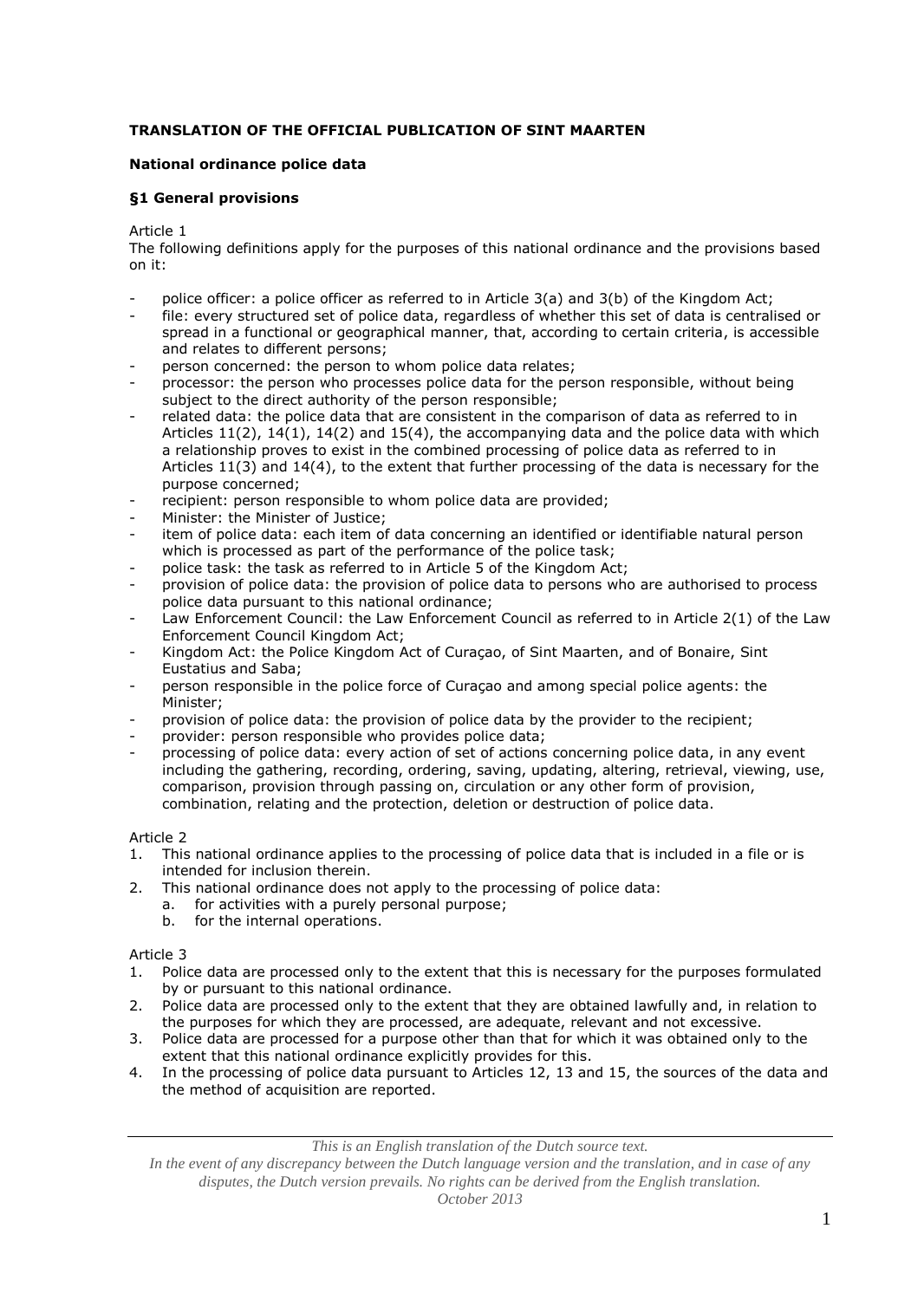- The person responsible shall take the measures necessary to ensure that police data are correct and accurate, in view of the purposes for which it is processed. He shall correct, destroy or supplement police data if he detects that these are incorrect or incomplete.
- 2. The person responsible shall take the measures necessary to ensure that police data are deleted or destroyed as soon as it is no longer necessary for the purpose for which it is processed or this is required by any statutory provision.
- 3. The person responsible shall take appropriate technical and organisational measures to secure police data against loss or any form of unlawful processing. These measures, taking account of the state of the art and the costs of their execution, shall guarantee an appropriate level of security, in view of the risks that processing and the nature of the police data entail.
- 4. The person responsible has access to the police data processed under his management for supervision of compliance with the provisions of or pursuant to this national ordinance.
- 5. The person responsible shall grant access to the police data processed under his management to the persons responsible for control and supervision, as referred to in Articles 31, 32 and 33, and to persons who perform technical work on his instructions, to the extent that they need this for the performance of their tasks.

#### Article 5

- 1. The following paragraphs apply if anyone suffers damages because action is taken against them in contravention of the provisions of or pursuant to this national ordinance, without prejudice to the claims pursuant to other statutory rules.
- 2. The injured party is entitled to fairly-determined compensation for damages, not consisting of financial losses.
- 3. The person responsible is liable for the damages or injury arising through non-compliance with the provisions referred to in paragraph 1. The processor is liable for such damages or injury, to the extent that they arise through his work.
- 4. The person responsible or the processor may be indemnified against such liability, partially or in full, if they prove that the damages are not attributable to them.

#### Article 6

- 1. If the person responsible or the processor acts in contravention of the provisions of or pursuant to this national ordinance and another party suffers or threatens to suffer damages as a result, the courts may, at the request of that other party, forbid them to take such action and order them to take measures to correct the consequences of such action.
- 2. A claim by a legal entity that, pursuant to its objectives and as shown by its actual work, specifically represents general and collective interests, or by a legal entity as referred to in Article 3:305a of the Civil Code, may not be based on any processing, to the extent that the party affected by such processing objects to this.

### Article 7

- 1. If the person responsible provides for a processor to process personal data on his behalf, he shall ensure that the processor offers sufficient assurances regarding the technical and organisational security measures relating to the processing to be performed. The person responsible shall supervise compliance with those measures.
- 2. Police data may be processed by a processor only on the grounds of a legal regulation or a written agreement.
- 3. Everyone acting under the authority of the person responsible or of the processor, as well as the processor himself, to the extent that they have access to personal data, shall process these only on the instructions of the person responsible, subject to differing legal obligations.
- 4. The person responsible shall ensure that the processor processes the personal data in compliance with paragraph 1 and complies with the obligations imposed on the person responsible by Article 4(3).
- 5. With a view to keeping evidence, the parts of the agreement or legal act relating to the protection of police data and the security measures referred to in Article 4(3) shall be recorded in writing or in another equivalent form.

*This is an English translation of the Dutch source text.*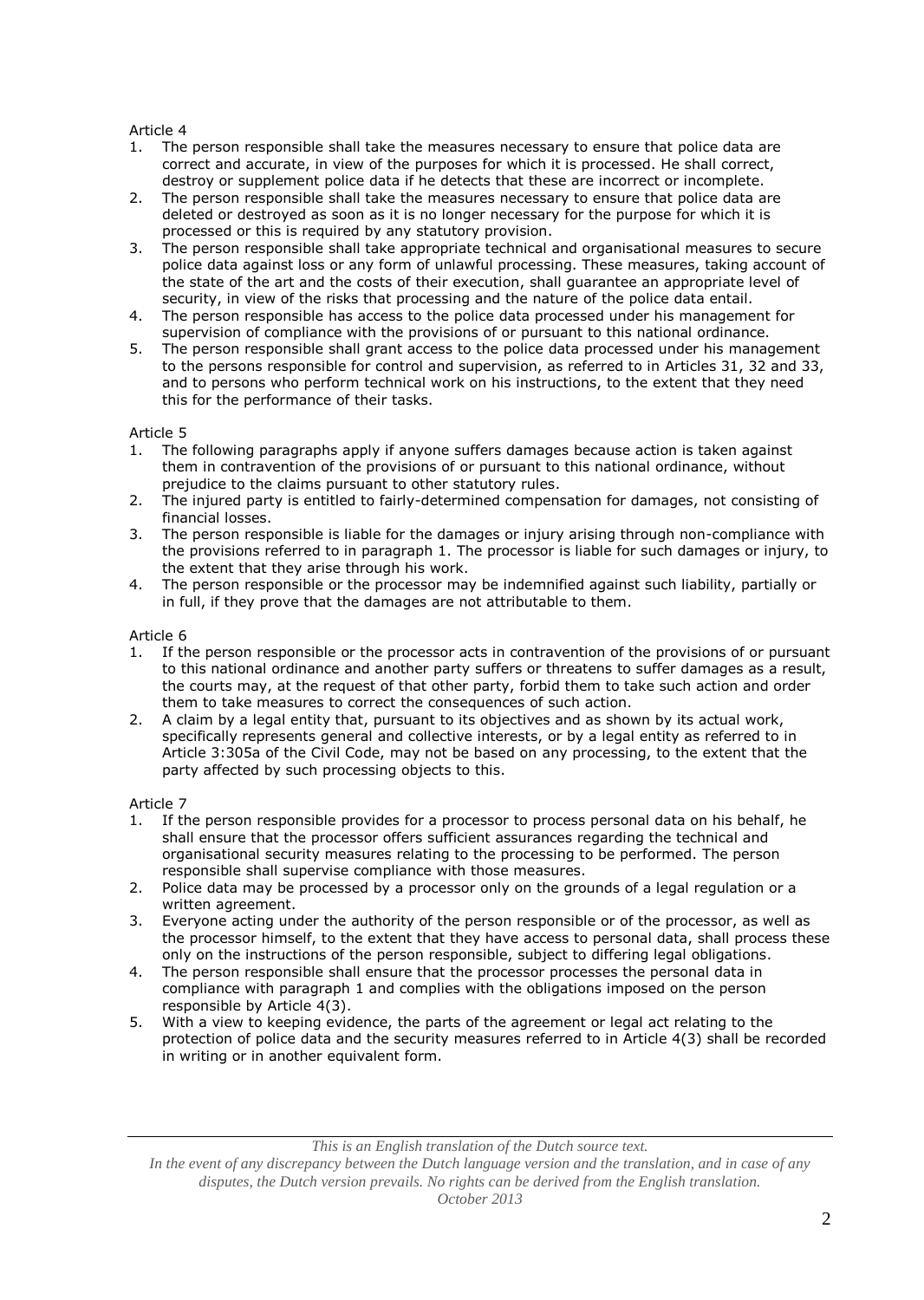The processing of police data concerning a person's religion or faith, race, political views, health, sexual life and personal data concerning membership of a trade union shall take place only as a supplement to the processing of other police data and to the extent that this is unavoidable for the purpose of the processing.

### Article 9

- 1. The person responsible shall maintain a system of authorisations that complies with the requirements of due care and proportionality.
- 2. Police data shall be processed only by police officers authorised to do so by the person responsible and to the extent of such authorisation.
- 3. The person responsible shall authorise the police officers under his management to process police data for the execution of the parts of the police task with which they are charged. The authorisation shall contain a clear description of the processes for which the relevant officer is authorised and the parts of the police task for the execution of which the processing is performed.
- 4. In exceptional cases, the person responsible may authorise persons under his management who are not police officers to process police data for the execution of the police task with which they are charged.
- 5. By or pursuant to national decree containing general measures, further rules will be imposed regarding the categories of persons who can be authorised for particular forms of data processing and the expertise requirements that can be imposed for them.
- 6. The person responsible shall appoint the official referred to in Article  $12(3)$ ,  $13(5)$ ,  $14(1)$ , 14(2), 14(4) and 16(3). By national decree containing general measures, rules may be laid down concerning the police officers who can be appointed as the official.

Article 10

- 1. The police officer or the person to whom police data is provided is required to protect the confidentiality of that data, except to the extent that its provision is required by a regulation laid down by or pursuant to national ordinance, the provisions of paragraph 3 permit its provision or the police task requires provision in exceptional cases.
- 2. The person to whom police data are provided is required to protect its confidentiality, except to the extent that its provision is required by a regulation laid down by or pursuant to national ordinance or this is necessitated by his task.
- 3. Article 439(2) of the Criminal Code does not apply.

### **§2 Processing with a view to execution of the police task**

Article 11

- 1. Police data may be processed with a view to execution of the day-to-day police tasks for a period of one year following the date on which it is first processed.
- 2. To the extent necessary with a view to execution of the day-to-day police tasks, automated comparison of police data for which the term referred to in paragraph 1 has expired can take place with police data processed pursuant to paragraph 1, in order to determine whether there are links between the data in question. Related data may be further processed with a view to the execution of the day-to-day police tasks.
- 3. To the extent necessary for the execution of the day-to-day police task, police data for which the term referred to in paragraph 1 has expired may be processed in combination in order to determine whether links exist between the relevant items of data. If such links exist, the related data may be further processed with a view to the execution of the day-to-day police task.
- 4. Police data that is processed pursuant to paragraphs 1, 2 or 3 may be provided for further processing pursuant to Articles 12, 13 and 15.
- 5. Police data that has been processed pursuant to paragraphs 1, 2 and 3 shall be destroyed as soon as it is no longer necessary for the execution of the day-to-day police tasks and shall in any event be deleted no later than five years after the date on which it is first processed.

*This is an English translation of the Dutch source text.*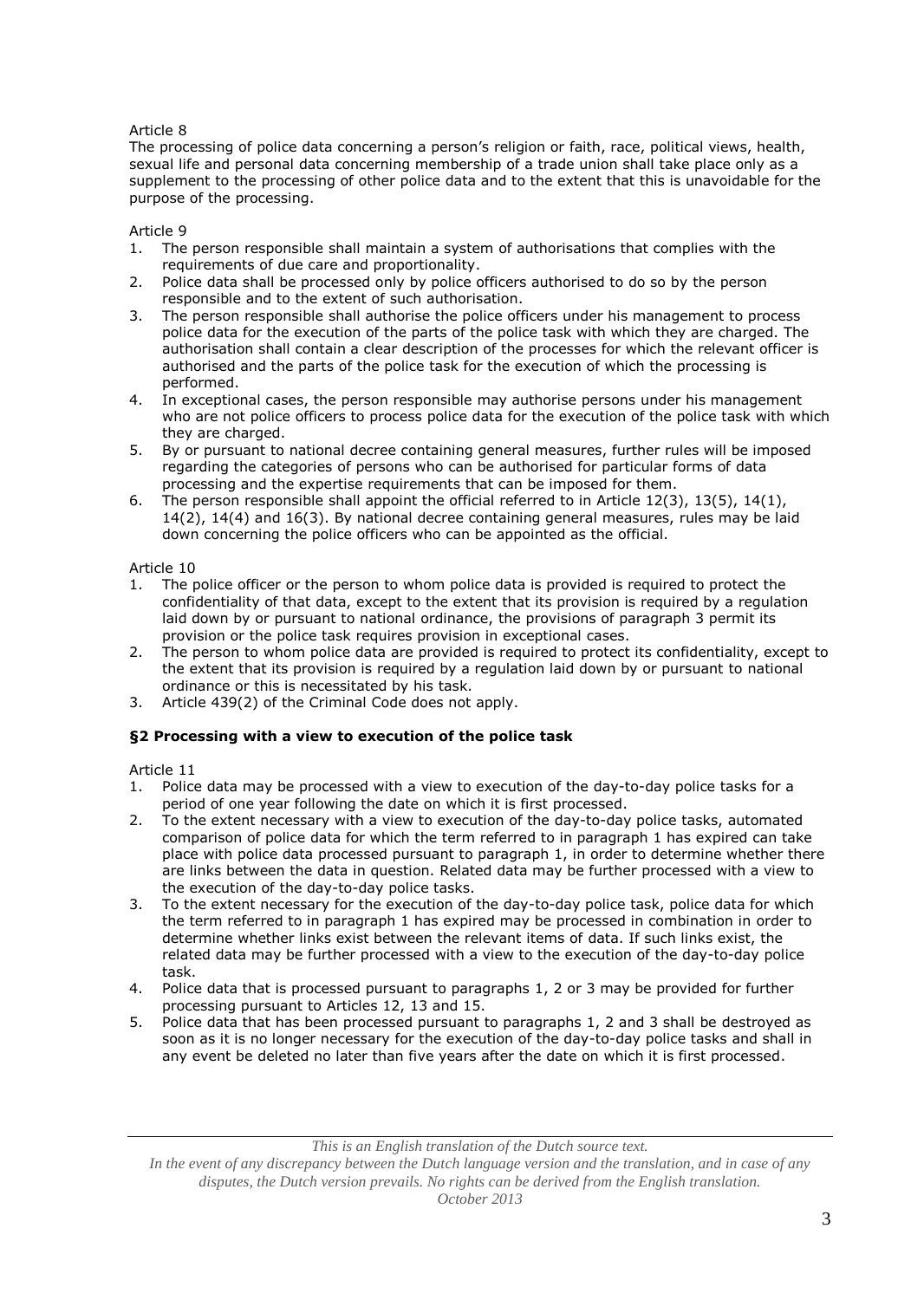- 1. Police data may be specifically processed for an investigation with a view to enforcement of the legal order in a particular case.
- 2. The purpose of the investigation shall be recorded in writing within one week of the start of processing, as referred to in paragraph 1.
- 3. Police data processed in accordance with paragraph 1 may, with the consent of the official authorised to that end, be provided for further processing to the extent necessary for another investigation, as referred to in paragraph 1, processing, as referred to in the Articles 13 and 15, or the execution of the day-to-day police tasks, as referred to in Article 11.
- 4. The police data processed pursuant to paragraph 1 that is no longer necessary for the purpose of the investigation shall be deleted or shall be processed for a maximum term of six months in order to determine whether it gives cause for a new investigation as referred to in paragraph 1 or new processing as referred to in Article 13, and shall be deleted on the expiration of this term.

Article 13

- 1. Police data may be processed specifically with a view to obtaining an insight into the involvement of persons in:
	- a. the plotting or committing of criminal offences:
		- 1°. as described in Article 100(1) of the Code of Criminal Procedure, plotted or committed in an organised association and that, in view of their nature or their relationship to other criminal offences plotted or committed in an organised association, can give rise to a serious violation of the legal order, or
		- 2°. for which a prison sentence of eight years or more is prescribed in the legal description, or
		- 3°. as described in Article 100(1) of the Code of Criminal Procedure, designated by national decree containing general measures, and that, in view of their nature or their relationship to other criminal offences committed by the person concerned, give rise to a serious violation of the legal order;
	- b. actions that can indicate the plotting or committing of categories of criminal offences to be designated by national decree containing general measures, which, in view of their scale or severity, or their relationship with other criminal offences, give rise to a serious risk to the legal order;
	- c. actions that, in view of their nature or frequency, or the organised association in which they are committed, constitute a serious violation of public order.
- 2. The processing of police data, referred to in paragraph 1(a), shall take place only with regard to:
	- a. suspects of the criminal offences referred to in paragraph 1(a);
	- b. persons concerning whom there are reasonable suspicions that they are involved in plotting or committing the criminal offences referred to in paragraph 1(a);
	- c. persons who are in a certain relationship to the persons, referred to in sub-paragraphs a and b;
	- d. police officers or special police agents as referred to in Article 184(1) of the Code of Criminal Procedure.
- 3. The processing of police data, as referred to in paragraph 1(b), shall take place only with regard to:
	- a. persons involved in the actions, referred to in paragraph 1(b);
	- b. persons in a certain relationship to the persons, referred to in sub-paragraph a;
	- c. police officers or special police agents as referred to in Article 184(1) of the Code of Criminal Procedure.
- 4. The processing of police data referred to in paragraph 1(c), shall take place only with regard to:
	- a. persons concerning whom a reasonable suspicion exists that they are involved in serious violations of public order;
	- b. persons in a particular relationship to the persons referred to in sub-paragraph a;
	- c. police officers or special police agents, as referred to in Article  $184(1)$  of the Code of Criminal Procedure.
- 5. The police data referred to in paragraph 1 may be provided for further processing, with the consent of an official authorised for that purpose, to the extent necessary for other processing,

*This is an English translation of the Dutch source text.*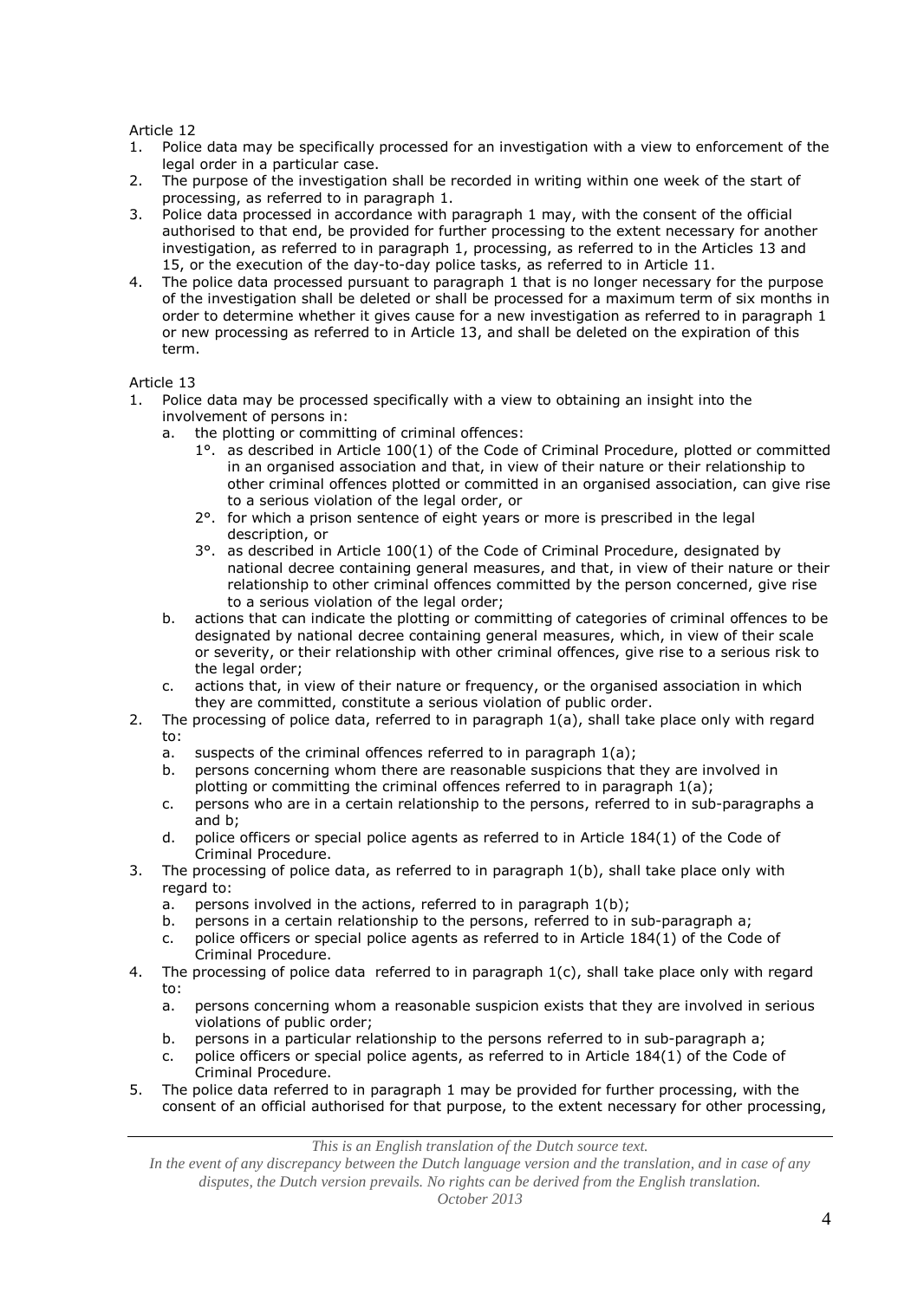as referred to in paragraph 1, an investigation, as referred to in Article 12, processing, as referred to in Article 15 or the execution of the day-to-day police tasks, as referred to in Article 11.

6. The police data referred to in paragraph 1 shall be deleted as soon as it is no longer necessary for the purpose of the processing. To that end, the data will be regularly monitored. The data shall be deleted no later than five years after the date of the last processing of data showing the need for processing of the police data on the person concerned on the basis of the objective described in paragraph 1.

Article 14

- 1. To the extent necessary for an investigation, as referred to in Article 12(1), police data processed for that investigation may undergo automated comparison with other police data processed pursuant to Article 11 or 12 in order to determine whether links exist between the items of data in question. The related data may be further processed for that investigation with the consent of an official authorised for that purpose.
- 2. To the extent necessary for processing as referred to in Article 13(1), police data processed for that purpose may undergo automated comparison with other police data processed pursuant to Article 11, 12 or 13 in order to determine whether links exist between the items of data in question. The related data may be further processed for that processing with the consent of an official authorised for that purpose.
- 3. By or pursuant to national decree containing general measures, rules shall be laid down concerning the performance of the comparison of data. These rules may relate to:
	- a. the categories of data on the basis of which police data may be compared;
	- b. the encoding of police data by providing it with an indication of reliability and confidentiality and the possibility of processing this further for an investigation, as referred to in Article 10 or for processing, as referred to in Article 13;
	- c. the way in which the links are made visible.
- 4. To the extent necessary for an investigation, as referred to in Article 12(1) or for processing as described in Article 13(1), police data processed pursuant to Article 11, 12 or 13 may be processed in combination in exceptional cases, on the instructions of the competent authority pursuant to the Kingdom Act, in order to determine whether links exist between the items of data. If such links exist, the related data may be further processed for that investigation or processing, with the consent of an official authorised for that purpose.
- 5. To the extent necessary for an investigation, as referred to in Article 12(1) or for processing as described in Article 13(1), police data processed pursuant to Article 11, 12 or 13 may undergo automated comparison with data other than police data.

### Article 15

- 1. Police data may be processed with a view to the control and management of an informant and for the assessment of and accounting for the use of data from informants.
- 2. The police data referred to in paragraph 1 may be provided for further processing pursuant to Article 11, 12 or 13 for a maximum term of four months following the date of the initial processing.
- 3. The processing of police data, as referred to in paragraph 1, shall take place only with regard to:
	- a. informants;
	- b. persons concerning whom informants provide data or with whom informants maintain contacts;
	- c. police officers or special police agents, as referred to in Article 184(1) of the Code of Criminal Procedure.
- 4. To the extent necessary for the control and management of an informant, police data processed for that purpose may undergo automated comparison with police data processed pursuant to Article 11, 12 or 13 in order to determine whether links exist between the items of data concerned. The related data may be processed further for that purpose.
- 5. By national decree containing general measures, categories of persons may be designated to whom paragraphs 1, 4 and 6 are likewise applicable if the disclosure of police data gives rise to risks for those categories of persons. The categories of persons concerning whom police data are processed shall be designated here.

*This is an English translation of the Dutch source text.*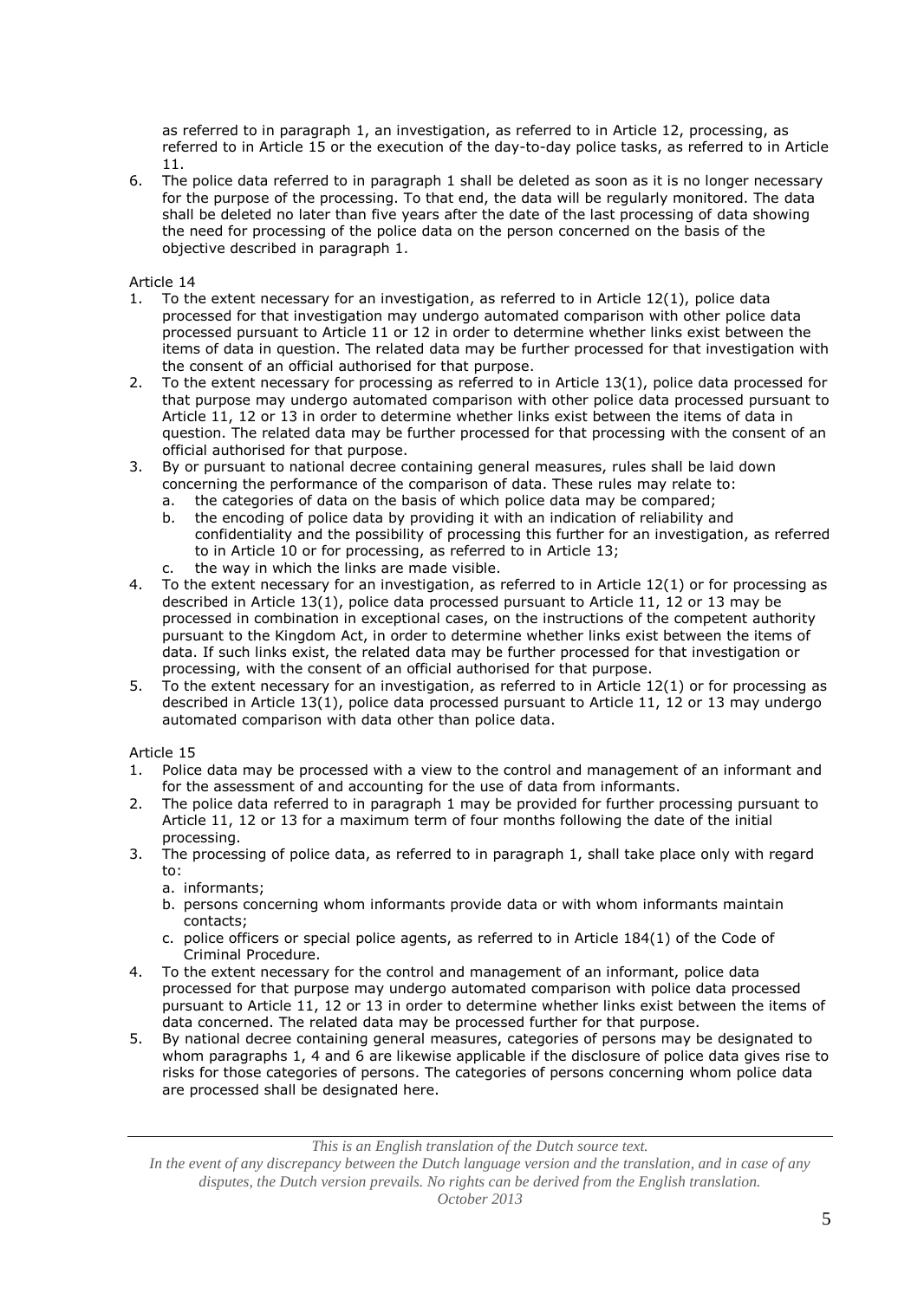- 6. The police data processed pursuant to paragraphs 1 and 5 shall be destroyed as soon as it is no longer necessary for the purpose of the processing. To that end, the data will be monitored every six months. The data shall be destroyed no later than ten years after the date of the latest processing of data showing the need to process police data on the person concerned for the objective referred to in paragraphs 1 and 5.
- 7. For the purposes of this Article, informant is deemed to refer to: a person who provides data secretly to a detective regarding criminal offences or serious violations of public order (to be) committed or performed by other parties, which provision gives rise to risks for such persons or for third parties.

- 1. The police data processed in accordance with Articles 11, 12 and 13 may be further processed in order to support the police task, to the extent that this is relevant for:
	- a. the establishment of earlier processing regarding the same person or case, partly to determine previous involvement in criminal offences;
	- b. the clarification of criminal offences that could not yet be attributed to a suspect;
	- c. identification of persons or objects;
	- d. drawing attention to persons or objects with a view to performing a requested action or with a view to correct treatment of persons;
	- e. the execution of tasks for the judicial authorities.

The relevant data shall be made nationally accessible to persons who are authorised by the person responsible in accordance with Article 9(2) or shall be provided to persons authorised by the person responsible, to the extent that they need this data for the execution of the police task.

- 2. In order to support the police task, police data processed in accordance with Article 11, 12 or 13 may be further processed centrally by the person responsible, to the extent that this is relevant for obtaining a national insight into specialist matters. The data processed further shall be provided to persons authorised by the person responsible, to the extent that they require the data for the execution of the police task.
- 3. In order to support the police task, police data processed in accordance with Articles 11, 12 and 13, to the extent that this is relevant to automated comparison with a view to reporting different processing concerning the same person, may be provided and processed further. The related data may be processed further pursuant to Article 11, 12 or 13, with the consent of an official authorised for that purpose.
- 4. By national decree containing general measures, rules shall be laid down concerning what is recorded in writing and made available for inspection in advance with a view to the processing referred to in paragraphs 1, 2 and 3. In any event, rules concerning written records of the following shall be laid down:
	- a. the specific objective for which the data are processed further in order to support the police task;
	- b. the categories of persons concerning whom data are processed further for the relevant objective and the types of data concerning them to be recorded;
	- c. the cases in which or the terms within which further processing of the relevant data will be terminated.

Article 17

- 1. The police data deleted pursuant to Articles 11(5), 12(4), and Article 13(6) shall be kept for a term of five years for processing with a view to the settlement of complaints and accounting for actions and shall then be destroyed.
- 2. Articles 19 up to and including 23 and Article 26 do not apply to the police data kept pursuant to paragraph 1.
- 3. In exceptional cases, and to the extent necessary for an objective, as referred to in Article 12 or 13, police data kept in accordance with paragraph 1 may be made available for renewed processing pursuant to Article 12 or 13 on the instructions of the competent authority on the basis of the Kingdom Act.
- 4. The destruction referred to in paragraph 1 shall not take place to the extent that this is detrimental to the value of the archive documents as an element of the cultural heritage or for historical research. The relevant data shall be transferred to an archiving location at the earliest opportunity. Restrictions shall be imposed on its disclosure, applying Article 20 of the

*This is an English translation of the Dutch source text.*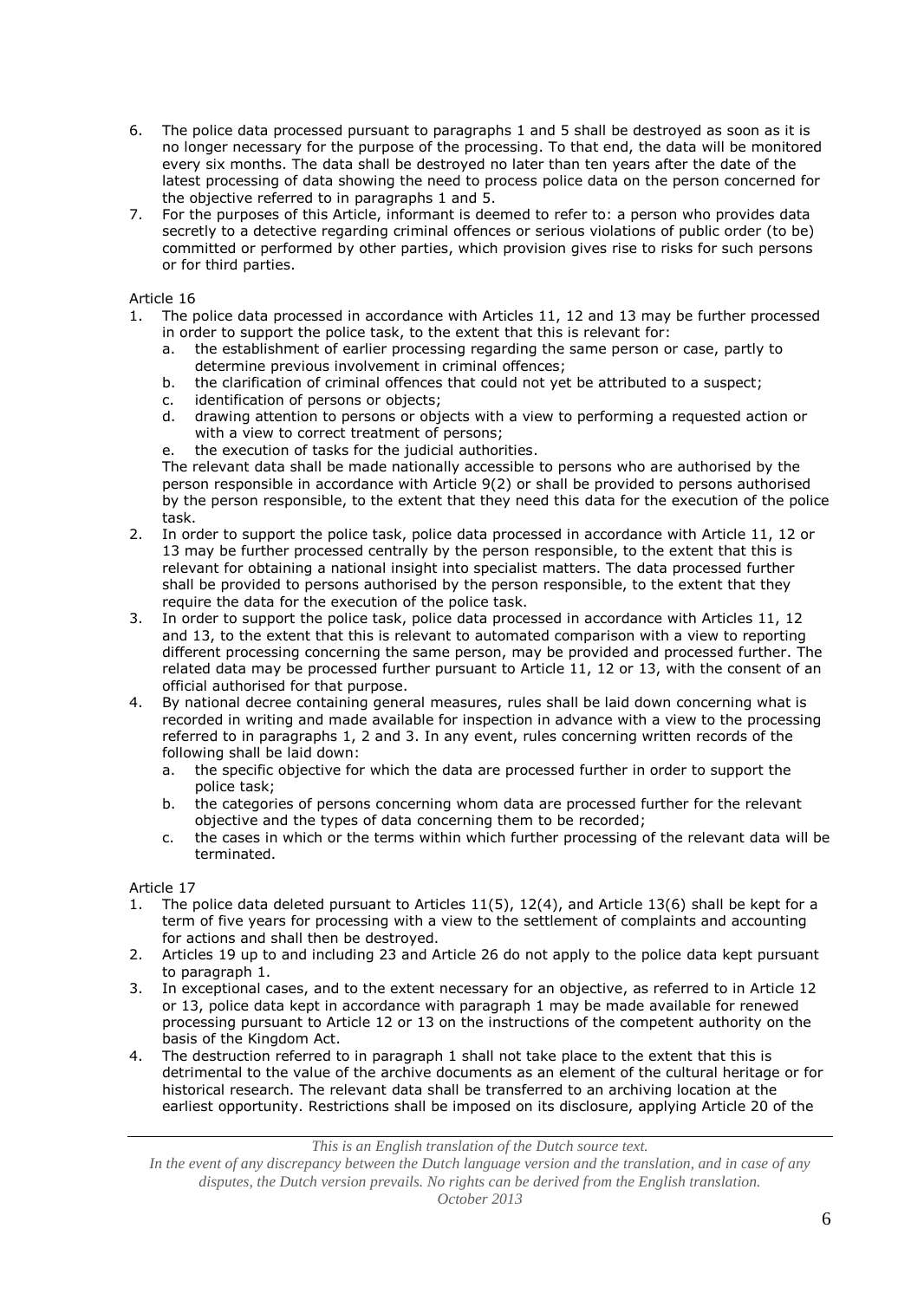2007 National Archives Ordinance. The Minister may impose policy rules with regard to the provisions of the first and third sentences.

Article 18

- 1. The person responsible shall provide police data to persons authorised for the processing of police data in accordance with Article 9(2), to the extent that they require this for the performance of their tasks.
- 2. In exceptional cases, if this is necessary for proper performance of the police task, the person responsible may refuse to provide police data or may impose restrictive conditions for its further processing. By national ordinance, containing general measures, further rules may be laid down concerning the grounds on which provision may be refused and concerning the restrictive conditions that may be imposed.

## **§3 The provision of police data to parties other than the police**

### Article 19

The person responsible shall provide police data to members of the Department of Public Prosecutions, to the extent that they need this in connection with their authority or control over the police or over other persons or institutions responsible for detection of criminal offences, and for the performance of other tasks assigned to them by or pursuant to national ordinance.

Article 20

- 1. Police data may be provided, to the extent that this arises from legal provisions concerning the intelligence service.
- 2. Police data may be provided, to the extent that this arises from legal provisions concerning cooperation with and support for an international criminal court.
- 3. Police data may be provided to authorities in a country within the Kingdom or in another country that are responsible for the performance of police tasks, or parts thereof, to the extent that this is necessary for proper performance of police tasks in Sint Maarten or the police tasks in the country concerned.
- 4. Police data shall be provided pursuant to paragraph 2 or 3 only if sufficient assurances are present at the recipient institution for proper use of the data provided and for protection of personal privacy.
- 5. By or pursuant to national decree containing general measures, further rules will be laid down concerning the provision of police data referred to in paragraphs 3 and 4, and concerning the conditions to be imposed for its use by police authorities authorised for its receipt.

Article 21

- 1. By or pursuant to national decree containing general measures, persons and institutions may be designated to whom or to which police data are or may be provided, in view of a serious general interest, for the performance of the tasks to be laid down by or pursuant to national decree containing general measures.
- 2. In exceptional cases, the Minister of Justice may grant consent for or order the provision of police data that he describes with such consent or order, to the extent necessary in the interests of a serious general interest. The Law Enforcement Council shall be notified of the relevant decision.

Article 22

In exceptional cases, to the extent necessary in view of a serious general interest, the person responsible may decide to provide police data to persons or institutions for the following purposes:

- o a. the prevention and detection of criminal offences;
- o b. the maintenance of public order;
- o c. the provision of assistance to those in need of this;
- o d. the supervision of compliance with regulations.

Article 23

1. The person responsible may, to the extent necessary, in view of a serious general interest, for an alliance of the police with persons or institutions, decide to provide police data to those persons or institutions for the following purposes:

*This is an English translation of the Dutch source text.*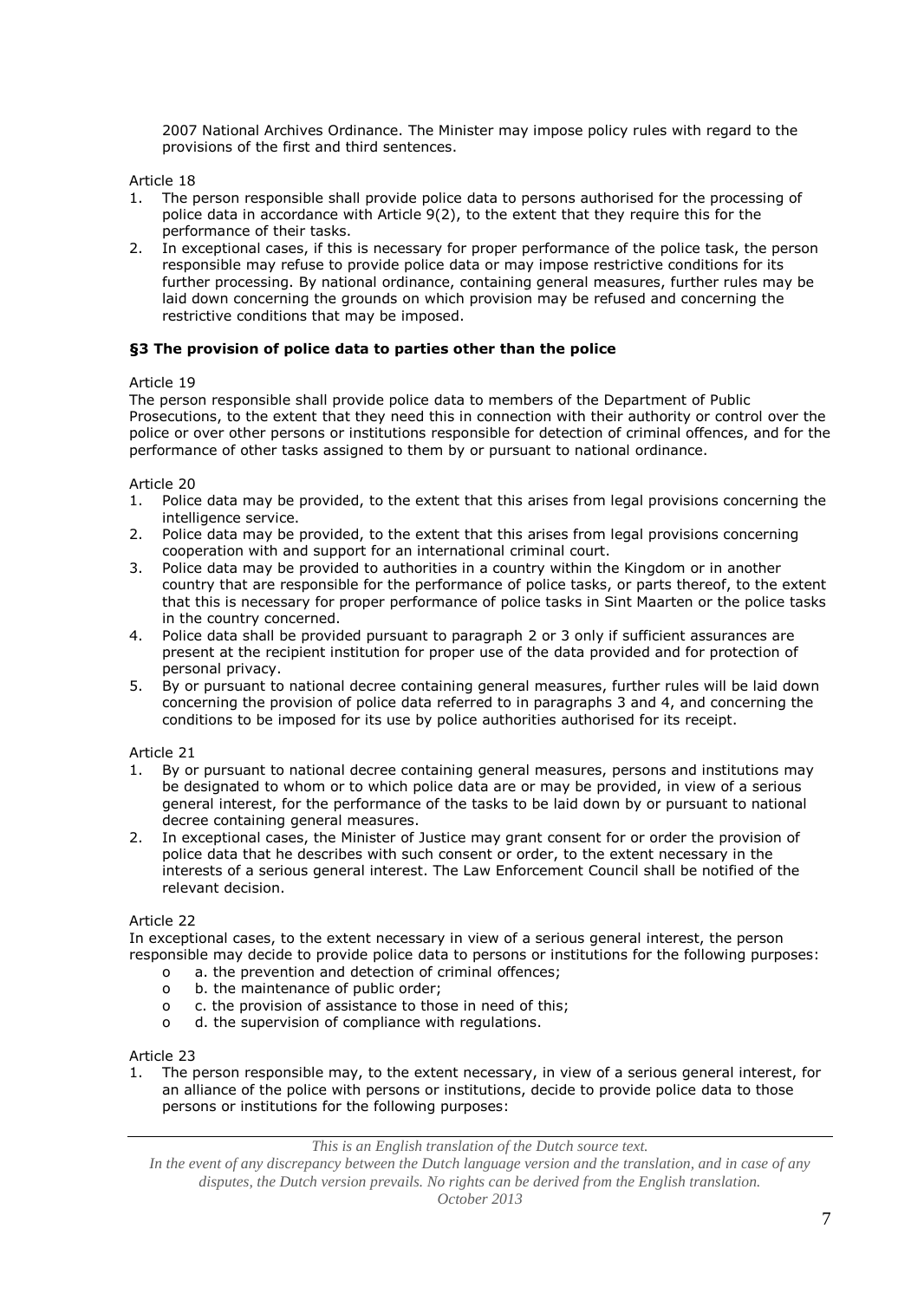- a. the prevention and detection of criminal offences;<br>b. the maintenance of public order;
- the maintenance of public order;
- c. the provision of assistance to those in need of this;<br>d. the supervision of compliance with requiations.
- the supervision of compliance with regulations.
- 2. The decision referred in paragraph 1 shall record the serious general interest for which the provision is necessary, the alliance for which the police data are provided and the purpose for which this was formed, which data are to be provided, the conditions under which the data are provided and the persons to whom or institutions to which the data are provided.

By national decree containing general measures, further rules may be laid down concerning the categories of police data that are or may be provided pursuant to Article 21, 22 or 23.

### Article 25

- 1. Police data may be provided for the purpose of policy data and for scientific research and statistics, on condition that the results of this contain no personal data.
- 2. By national decree containing general measures, further rules shall be laid down concerning the provision of police data referred to in paragraph 1.

#### Article 26

- 1. The provision of police data to members of the Department of Public Prosecutions, as referred to in Article 19, may take place directly, to the extent necessary in the interests of:
	- a. criminal prosecution decisions concerning the detection and prosecution of criminal offences and aid to victims of such offences;
	- b. decisions to be designated by national decree containing general measures.
- 2. Provision of police data, as referred to in Article 21 shall take place directly only to persons or institutions with a public law task, designated by national decree containing general measures, by means of automated comparison of personal data with categories of police data to be designated by national decree containing general measures.
- 3. The person responsible shall take appropriate technical and organisational measures in order to ensure that direct provision takes place only to the extent necessary, on the grounds of the provisions of or pursuant to paragraphs 1 and 2. By national decree containing general measures, further rules may be laid down on this .

### **§ 4. Rights of the person concerned**

### Article 27

- 1. At the written request of any person, the person responsible shall inform that person, within six weeks, whether and if so, which police data are recorded with regard to that person. The person responsible may postpone his decision for a maximum of four weeks. Written notice of such a postponement shall be issued.
- 2. Further rules concerning the request and the method of access may be laid down by ministerial decision with general effect.

### Article 28

- 1. In handling requests, as referred to in Article 27(1), the person responsible shall provide for proper confirmation of the applicant's identity.
- 2. Requests concerning minors who have not yet reached the age of 16 and concerning persons under tutelage shall be submitted by their legal representatives. The relevant notice shall also be sent to the legal representatives.
- 3. The request may also be submitted by an attorney to whom the person concerned has granted special authorisation with regard to the exercise of his rights pursuant to this national ordinance and who submits the request solely with the intention of representing his client's interests. The notice in question shall be sent to the attorney. The person responsible may impose requirements for the special authorisation.

### Article 29

1. A request, as referred to in Article 27(1), shall be rejected to the extent that the withholding of access is necessary in the interests of:

*This is an English translation of the Dutch source text.*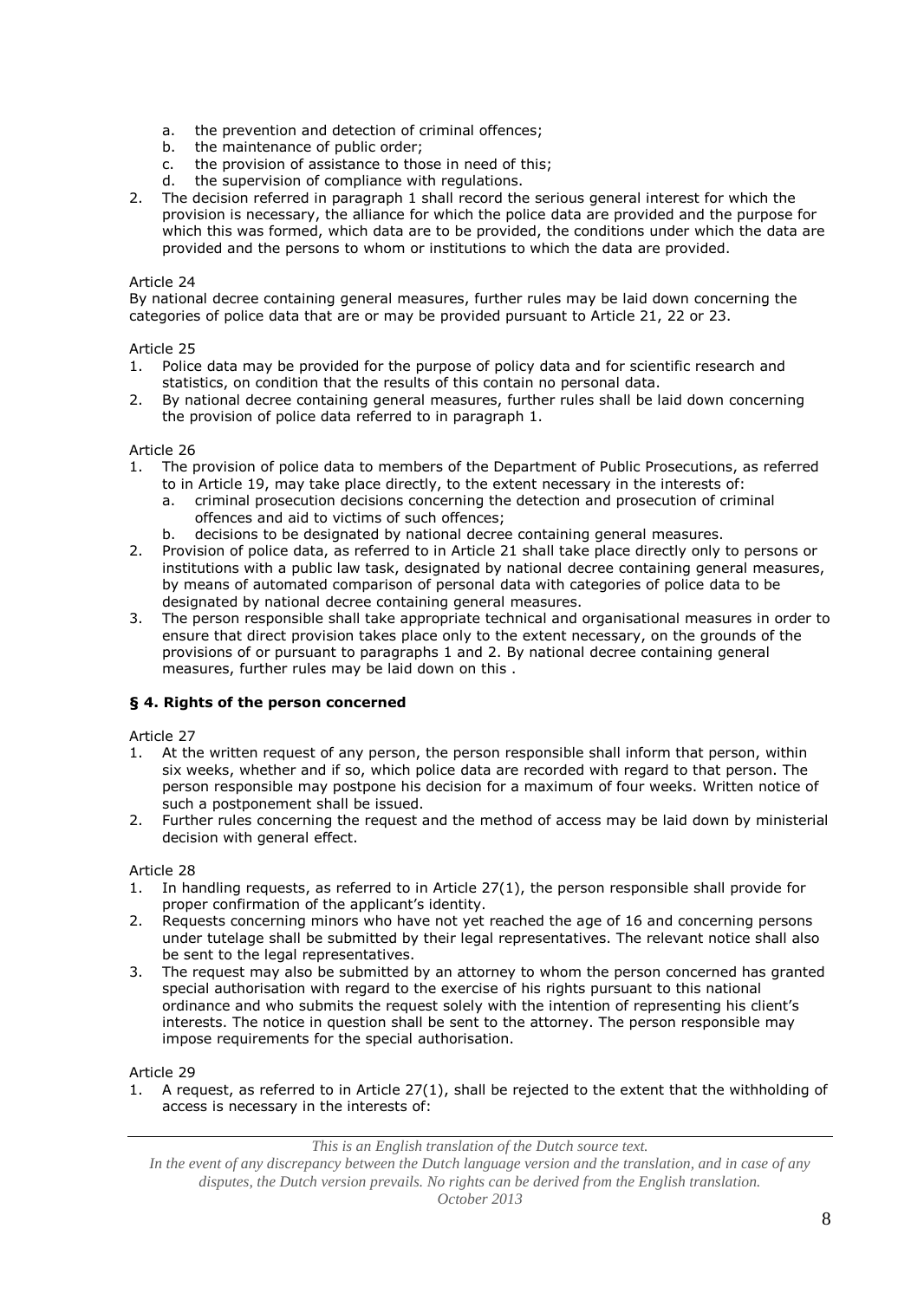- a. proper performance of police tasks;
- b. serious third party interests;
- c. national security.
- 2. Full or partial rejection shall take place in writing, stating the reasons.

- 1. A party that is notified of police data concerning them, in accordance with Article 27, may request the persons responsible in writing to correct, supplement, delete or protect this, if it is factually incorrect, is not sufficient or relevant for the purpose of the processing or if it is processed in breach of any legal regulation. The request shall contain the changes to be made.
- 2. The person responsible shall notify the applicant within four weeks of receipt of the request, in writing, of whether or to what extent he will meet the request. If required by a serious interest of the applicant, the person responsible will comply with a request in a form other than in writing, which is adapted to that interest. A rejection of the request shall state the reasons.
- 3. The person responsible shall ensure that a decision concerning correction, supplementation, removal or hiding is implemented at the earliest opportunity.

#### Article 31

An administrative decision concerning a request, as referred to in Article 27 or 30, shall be deemed to be an administrative decision within the meaning of the National ordinance administrative justice.

Article 32

- 1. If the person responsible has corrected, supplemented, deleted or shielded police data, he shall notify the persons or institutions to which the relevant police data was provided in the year prior to the investigation, and in the period since that request, of that correction, supplementation, removal or shielding at the earliest opportunity, unless this proves to be impossible or requires an unreasonable effort.
- 2. The person responsible shall, on request, inform the applicant and, where applicable, the legal representative, of the parties that he has notified.

Article 33

- 1. The person responsible may make a charge for the costs of notification, as referred to in Article 27(1), which does not exceed a sum to be laid down by or pursuant to national decree containing general measures. The method of payment shall also be laid down there.
- 2. The charge shall be refunded if:
	- a. the person responsible has carried out the correction, supplementation, removal or shielding of the data at the request of the person concerned or on the orders of a court, or
	- b. the notice was not issued, pursuant to Article 28.

### **§ 5. Supervision**

Article 34

- 1. The person responsible shall provide for written recording of:
	- a. the assignment of authorisation referred to in Article 9;
	- b. the objectives of the investigations referred to in Article 12(2);
	- c. the data recorded on the basis of the provisions of or pursuant to Article  $16(4)$ ;
	- d. the automated comparison or processing in combination of police data referred to in Articles 11(3), 14(1), 14(2) and 14(4);
	- e. the renewed processing of police data pursuant to Article 12 or 13, referred to in Article 17(3);
	- f. an automated comparison of data as referred to in Article 14(5).
	- g. the provision of police data pursuant to paragraph 3, with the exception of provision as referred to in Article 20(1), if this is not consistent with the interests of national security;
	- h. processing regarding which there are indications that they were performed by unauthorised persons or in another unlawful manner.
- 2. The police data referred to in paragraph 1, shall be kept at least until the date on which the last audit, as referred to in Article 35, has been performed or, with regard to sub-paragraph d,

*This is an English translation of the Dutch source text.*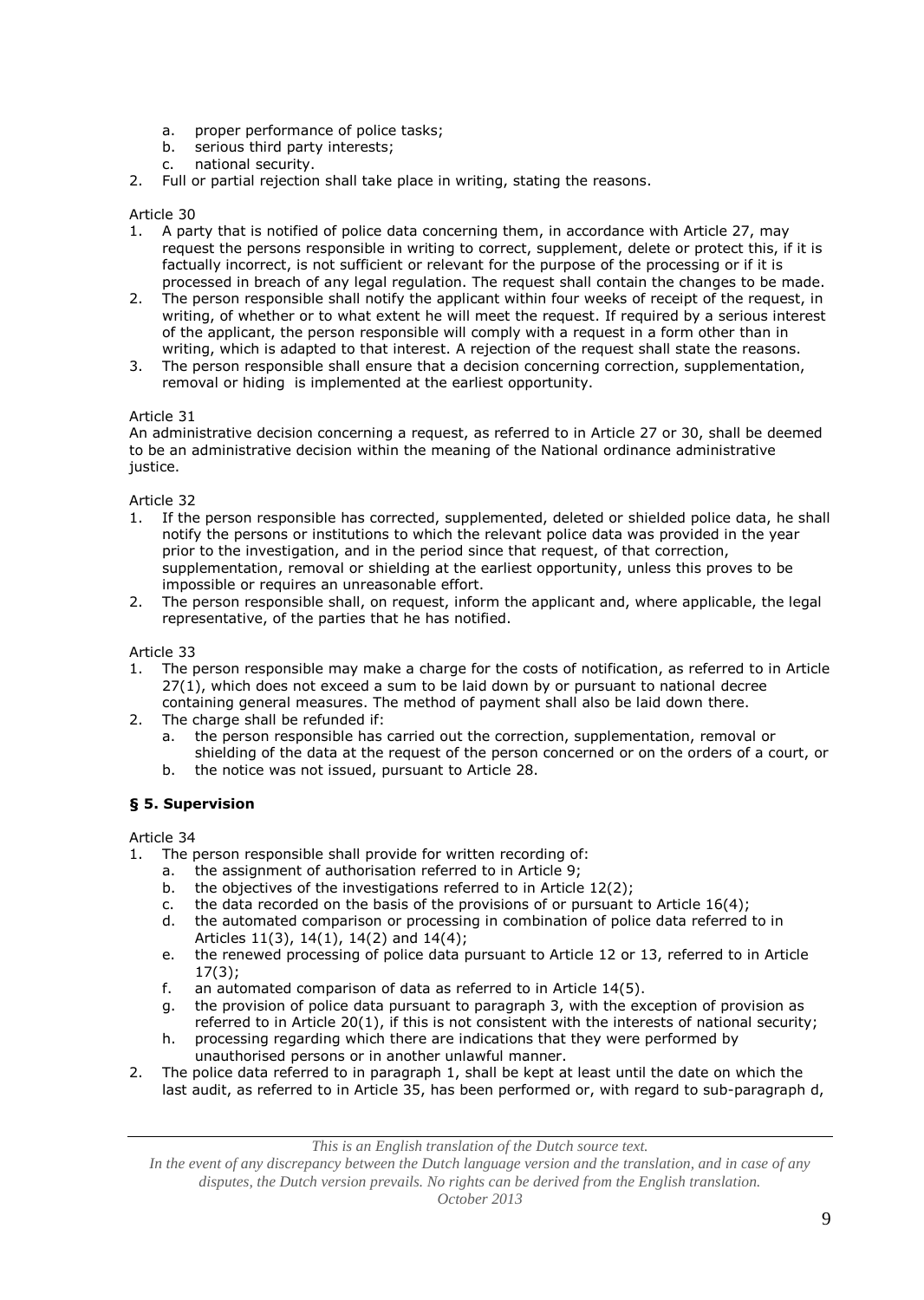for as long as necessary thereafter for compliance with the obligations of the person responsible, as referred to in Article 32(1).

3. By or pursuant to national decree containing general measures, further rules may be imposed on the recording method.

Article 35

- 1. The person responsible shall provide for control of the implementation of the rules laid down by or pursuant to this national ordinance by means of the regular performance of privacy audits.
- 2. The person responsible shall send a copy of the privacy audit results to the Law Enforcement Council.
- 3. If the audit results show non-compliance with the provisions laid down by or pursuant to this national ordinance, the person responsible shall provide, within one year, for a new audit of the elements that did not comply with the conditions imposed. Paragraph 2 is likewise applicable.
- 4. Any person involved in an audit, as referred to in paragraph 1 or 3, is required to protect the confidentiality of the personal data to which he obtains access, except to the extent that he is required to disclose this pursuant to any legal regulation, or this is necessitated by his task.
- 5. By or pursuant to national decree containing general measures, further rules shall be laid down concerning the content and the implementing method for the audits referred to in paragraphs 1 and 3.

Article 36

- 1. The person responsible shall appoint a privacy officer. The privacy officer, on behalf of the person responsible, shall ensure that police data are processed in accordance with the provisions laid down by or pursuant to the national ordinance and provides the person responsible with advice.
- 2. The privacy officer shall maintain a review of the written records of the data referred to in Article 31(1).
- 3. The privacy officer shall draw up a report on his findings each year.
- 4. The person responsible shall register the privacy officer with the Law Enforcement Council.

#### Article 37

- 1. The Law Enforcement Council supervises the processing of police data in accordance with the provisions of and pursuant to this national ordinance.
- 2. The advice of the Law Enforcement Council is requested on proposed national ordinances and draft national decrees, containing general measures, that relate entirely or to a significant extent to the processing of police data.
- 3. The Law Enforcement Council may, officially or at the request of an interested party, institute an investigation into the manner in which the provisions of or pursuant to the national ordinance are applied with regard to the processing of data.
- 4. The Law Enforcement Council shall notify the person responsible of its provisional findings and shall give him an opportunity to present his views on this.
- 5. In the case of an investigation instituted at the request of an interested party, the Law Enforcement Council shall notify that party of its findings unless such notification is inconsistent with the objective of the processing of the data or the nature of the personal data, or if this would cause disproportionate harm to serious interests of parties other than the applicant, including the person responsible. If the Council does not report its findings, it shall send the interested party such notice as it sees fit.
- 6. Articles 22, 23, 24, 25, 26, 28 and 29 of the Kingdom Act concerning the Law Enforcement Council are likewise applicable.
- 7. The Law Enforcement Council is authorised to impose administrative enforcement action for the enforcement of the obligations laid down by or pursuant to this national ordinance.

### **§ 6. Final provisions**

Article 38

Within five years of the date on which this national ordinance enters into force, and every four years thereafter, the minister, having consulted the Law Enforcement Council, shall send a report to Parliament concerning the effectiveness and the effects of this national ordinance in practice.

*This is an English translation of the Dutch source text.*